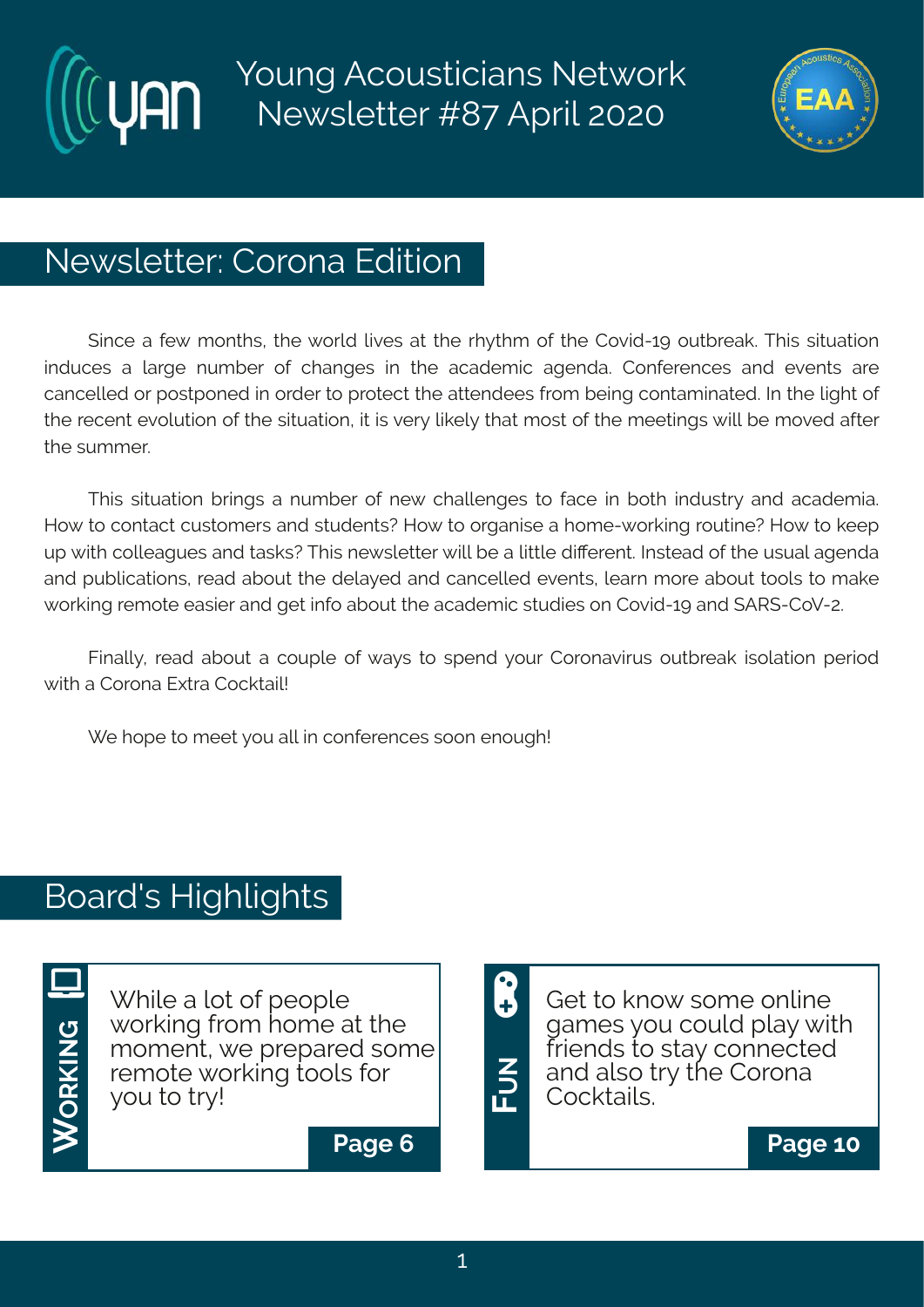Si { w

93Her gipt it #per w#sv#vli#NHF#wyggev}4 szivzmi{ # zirx#sj# xi #Nj(#7575#[ Imgl# {ew#xs# fi#wglihypih#hywnk#vli#7575#F(F#Ssziqfiv# q i i xnnk#mn#Hergyr#erh#vivglihypi#jsv#e# wy maef pi# mxi vrexmsrep#q i i xnnk# m#75763

. UxùÕ&Õ&¢ <sup>2</sup>L-x\$ó · - î . <sup>2</sup> yxĐòl<sup>2</sup>Ù -

## $(syrh\#Q)$  zi p# exe# lsp i qxms r # I vynk#HTZN 26>

XI i #FNF#wevxi h#e#gsppef svexoni# vsnigx#s# kix# misvq exnsr#efsyx#xli#irzmwsrqirxep# rsmwi#hyvnnk#xli#uyeverxnni#tivnsh3#Xli}# hi zi pst i h#er#et t#qepoih#Tt i Ssmwi#erh#er# J | gi phexe2wl i i x#s#gspoigx#hexe3

Kywliv#misyqexmsr#-m#Nepmer.#ger#fi#  $isyrh\#i\vee \#$ 

 $\overrightarrow{D}$  U  $\overrightarrow{H}$   $\overrightarrow{D}$  $\overrightarrow{AD}$  $\overrightarrow{D}$  $\overrightarrow{F}$  $\overrightarrow{F}$ ,  $\overrightarrow{O}$  $\overrightarrow{O}$  $\overrightarrow{C}$ ,  $\overrightarrow{C}$ ,  $\overrightarrow{C}$ ,  $\overrightarrow{F}$  $\overrightarrow{F}$  $\overrightarrow{F}$ ,  $\overrightarrow{F}$  $, \cdot$  \$x, [  $.$  \$

> HsZrh 6>4 (FW 2HsZ27 pxi vexy vi #i zm{

2\$Đî 日xL¢x·\$2t ¢2 KBS2DELP\$ZP\$0506 - $\hat{E}$ V\$KDxî \$ $\hat{E}$ , t  $-1$ ,  $^2$ , x $E$ bòl<sup>2</sup>Ù

## No vi experienti evtit syrh Hs vsr eznw w#Y thexi

## 6:  $*$  Reval #575

 $N#zm$ {  $#s$  $#x$  i  $#g$ s vsrezmy w $#HTZN$  26>.# terhiq mg1#xli#1Nj(#7575#(xiivnnk#Hsqqnxxii# lew#q ehi#vli#spos{ m.k.#higmwnsrw?

63#J | xi r h #xl i #gi pi f vexmsr #sj #xl i #N| (#7575# mos#xli#}iev#7576\$#XImw#qierw#xlex#izirxw# swhomen of # vight i hypih # jsv # xli # 7575 # ger # fi # vi vgl i hypih#jsv#xl i #7576#erh#wxmpp#f i #t evx#sj# x i #NN (#7575#gi p f vexmsr \$#XI mo#f mpo#epvs#k nzi # xli#Qi|mfnpox}#jsv#xli#svkerm-ivw#sj#izirxw#}ix# xs#wglihypi#xs#per#vli#izirx#|sv#75763

73# Fwo# xli# swker majww# sj# xli# izir xw# t vst swih# xs# gipi f vexi # xl i #  $N/($  # 7575# xs# vi wt i gx#xl i #g i ewy vi w#er h#vi www.ngxnsnrw#www.vih# f } #x| i #[ MT#er h#x| i #Miep | #Fyx| svoxinw#mn#  $\frac{1}{2}$  in # s{ r # qs yr x win w # er h # { l i vi # r i q i w we v} # vi vglihypi#xli#epvieh}#tperrih#izirxw#erh# gsrji virgi w<sup>3</sup>

83# Uswotsri# xli# hiehpmiw# jsw# xli# wyf g mww.nsr#sj#xli#t wstswepw#jsv#xli#tww.hirxw# qsq tixmansır#xs#xli#irh#si#xli#liev#75753#Xli# izepyexmsr#sj#vli#tvstswepw#{mpo#fi#hsri#mn#vli# fikmurmnk#sj#vli#7576#erh#vli#errsyrgiqirx# si#xli#{ mriw#{ mo#fi #mf#7576#mf#ewwsqrexmsr# { not #e#q ensu#nnxi vrexmsrep#egsywxngw#q i i xnnk#  $m\#5763$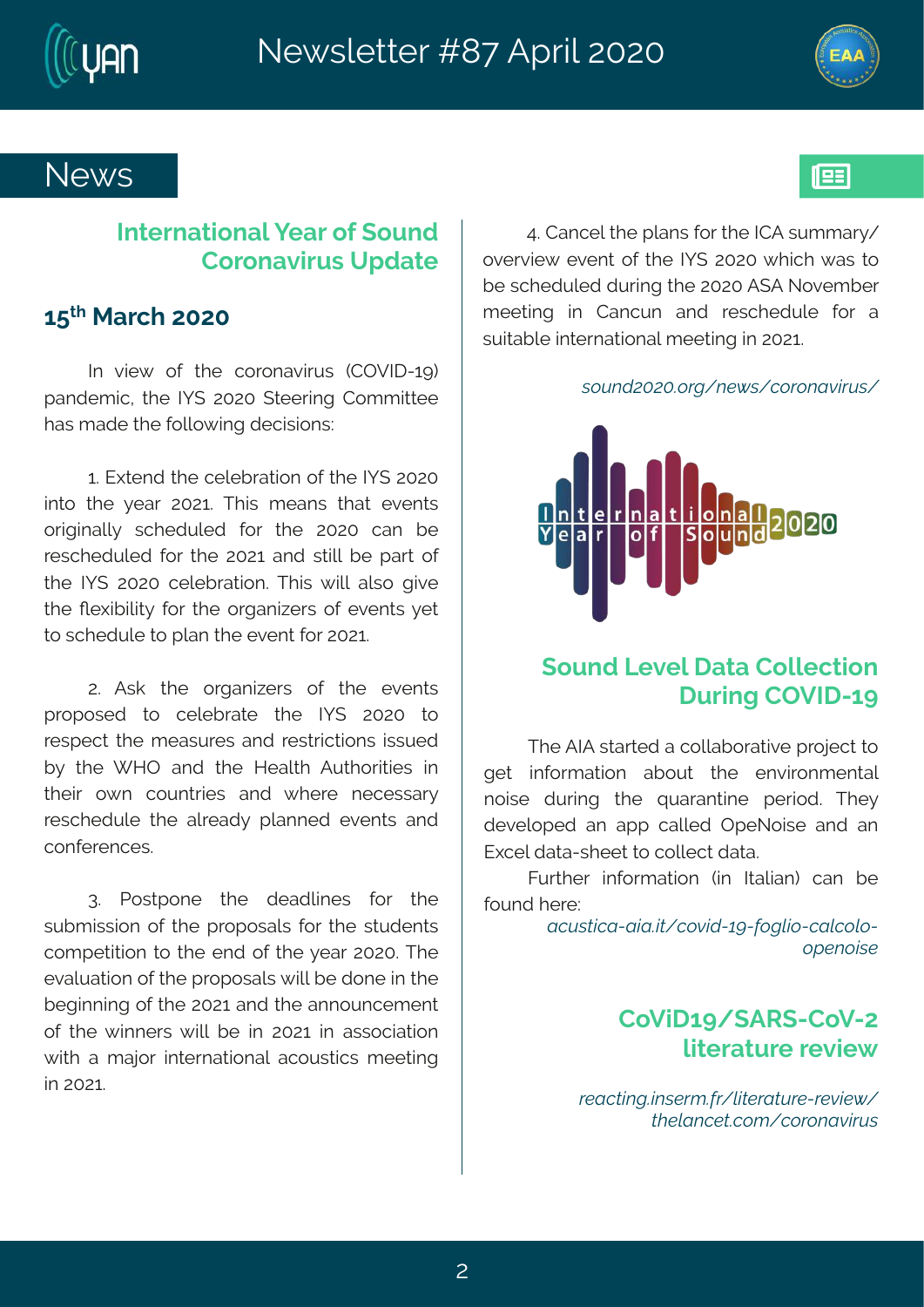# Her gi poi h#er h#Uswat srih#Uzir xw

#### Ft vm#575

78<sup>vh</sup>#247; <sup>x</sup> # #Y (F#, gmirgi#erh#Jrkmii vmk#Kiwxnzep?#Ntxi vrexmsrep#tiev#sj#, syrh#ssxl 3# Jhq srxsr#Herehe3Uswt srih

7=  $*$  #2485 \* # # # xi w exns rept{syrh # ii o #7575 # xygyq Qr # F wk ir xnne \$ t sv ih

7><sup>x</sup> # # svowlst#sr#Ntxivrexmsrep#Ssmwi#F{eviriww#le}3#mnketsvi3#Jswxtsrih

7><sup>x</sup> # #NSFI#GW# #7:xl#Nxivrexnsrep#Ssmwi#F{eviriww#e}#Gve~m0\$Uswxtsrih

7><sup>x|</sup>#||#Mekeg sw#w.mhs#dsrxve#in#w.mhs3#Rilmos3#Jsw xtsrih

### Re}#575

8<sup>th</sup>#2#<sup>x|</sup># #AGSFR#7575# #XIi#Gepxmg2Ssvhmg#Fgsywxngw#Riixmk3#Twps1#Ssv{e}3# Us wat srihtts #7576#

68<sup>x</sup> # #Merhw2sr# svowlst # mom?lievTj(syrh75753Llswxtsrih

7;  $\frac{\cancel{x}}{1}$  #2#7= $\cancel{x}$  # # MF#7575 # #XI i #Gepxng2Ssvhng#Fgsywxngw#Rii xnnk 3#Q fe#Usperh 3# Uswtsrih#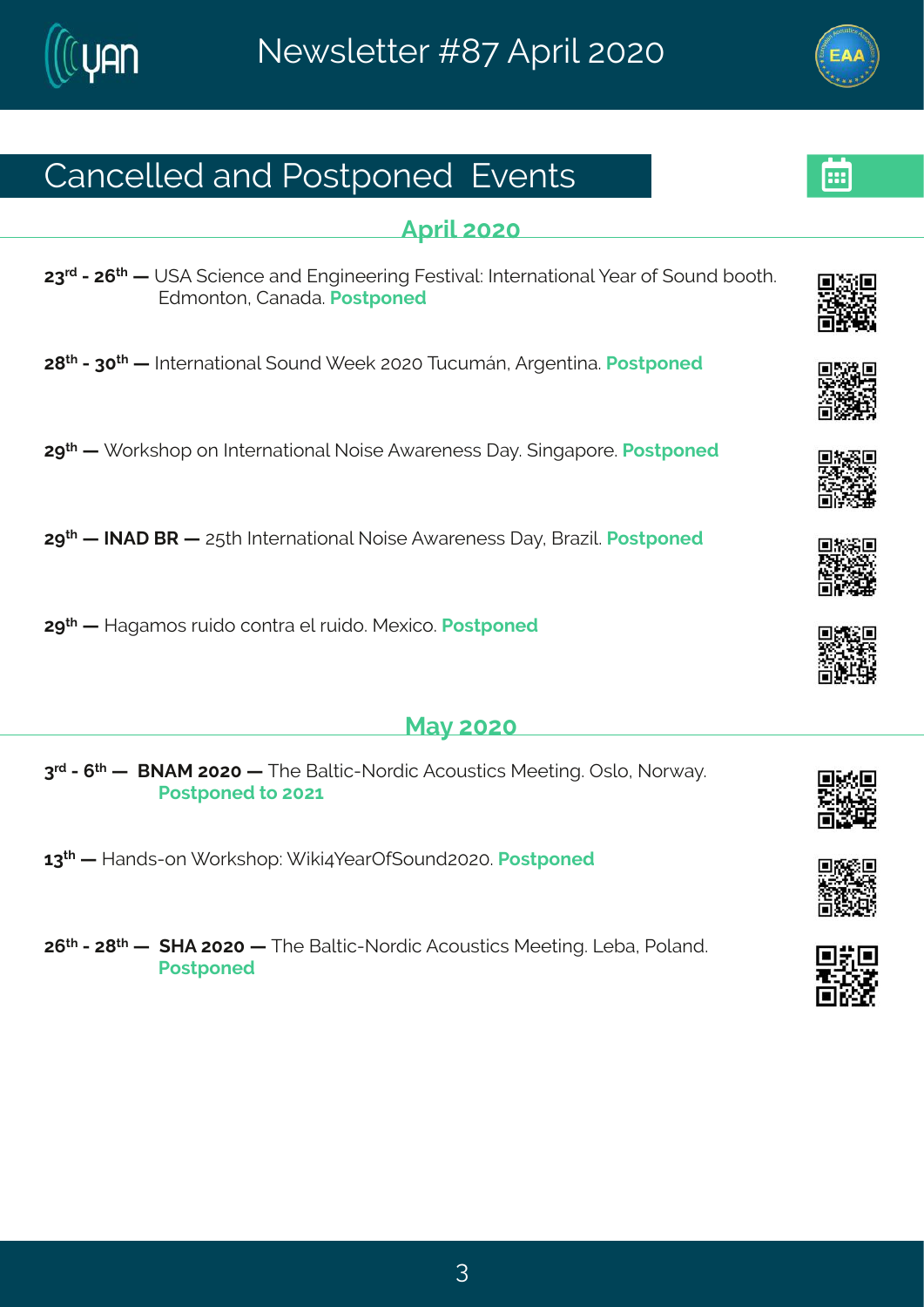# Hergippih#erh#Uswatsrih#Uzirxw

Qri#575

75<sup>x|</sup>#2#7;<sup>x|</sup>#1|#{RH#7575#|#6<x|#{syrh#erh#Rywmg#Hsqtyxmnk#Hsrjivirgi3#Xyvmn1#Nep}3# Us wat sriht#s#7576#

78<sup>vh</sup>#2477; x<sup>1</sup> #14 #3241Jgsegsywwngw#Hsrkviww34Yfwnns#Nep}34Jswxtsrih

 $Q/\beta$  #575

67<sup>xl</sup> #246; xi # #NH(Z#7<# #Xli#7<xl #Ntxivrexmsrep#Hsrkviww#sr#(syrh#erh#Zmfvexmsr3# Uvek vi 14H-i al #Wit vf pra3Us wat srih#s#Dvd #7576

 $#$ 

 $($ itxig fiv $#$ 575

6:  $\frac{\times}{4}$ #246= $\frac{\times}{4}$  #Kingsr#Gexno, ex#+#UsFgáw-mge#egxnzn min w#jsv#vli#ndxi vrexnsrep#jiev#sj#syrh3#  $($  Es#Jeyps #Gve $\neg$ mS# W wglihypih#vsq#6w#si#Ftwm

78<sup>vh</sup>#247: <sup>x|</sup> #1 #49<<sup>x|</sup> #Hsrji virgi#sj#vli#Fgsywxngep#sgmix}#sj#Nep}3Rexive1#Nep}3# W wal i hypih# vsq  $\frac{\pi}{3}$   $\frac{4}{2}$   $\frac{\pi}{3}$   $\frac{1}{2}$   $\frac{1}{2}$   $\frac{1}{2}$   $\frac{1}{2}$   $\frac{1}{2}$   $\frac{1}{2}$   $\frac{1}{2}$   $\frac{1}{2}$   $\frac{1}{2}$   $\frac{1}{2}$   $\frac{1}{2}$   $\frac{1}{2}$   $\frac{1}{2}$   $\frac{1}{2}$   $\frac{1}{2}$   $\frac{1}{2}$   $\frac{1}{2}$   $\$ 

Taxsfiv#575

69<sup>xl</sup># #Miev#sv#Xsqsws{3#Qsrhsr1#Yrmxih#Pnnkhsq3# W wal i hypih# vsq  $#^{\mathcal{A}}$ #sj# Ft vmp

69<sup>xl</sup> #246; <sup>xl</sup> # # Flaywan \$ex= #7575# # 3 wh# Hexener # Hsrkviww#si#Fasywanow \$# erx# Hykex#hip# Zepp with lexeps rmest W wall i hypih # vsq  $m = x$   $m = x$   $m = x$   $m = 0$ 

6>  $\frac{4}{2}$  #2476 4 # 4V y m x 4 to sriw 4 # F # } q t swngq #sr #S smwi# vsq # Y F (w4 Y F Zw & LlewmW# Kvergi 3 W wal i hypih#vsq  $\#$ ;  $\frac{1}{2}$   $\#$   $\#$   $\frac{1}{2}$   $\#$   $\frac{1}{2}$   $\#$   $\frac{1}{2}$   $\#$   $\frac{1}{2}$ 

 $#$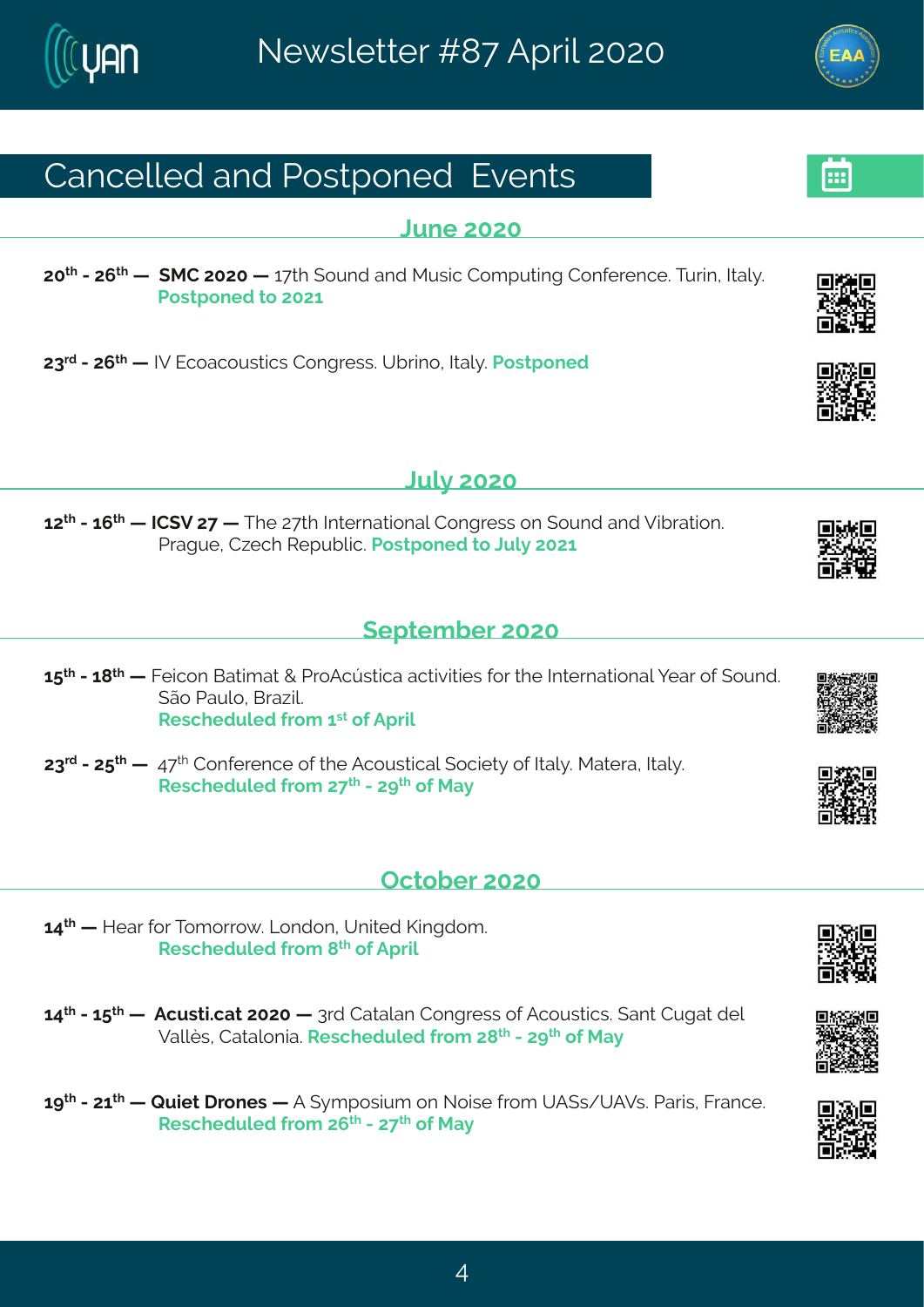# Her gi poi h#er h#Uswat srih#Uzirxw

Sszigfiw#575

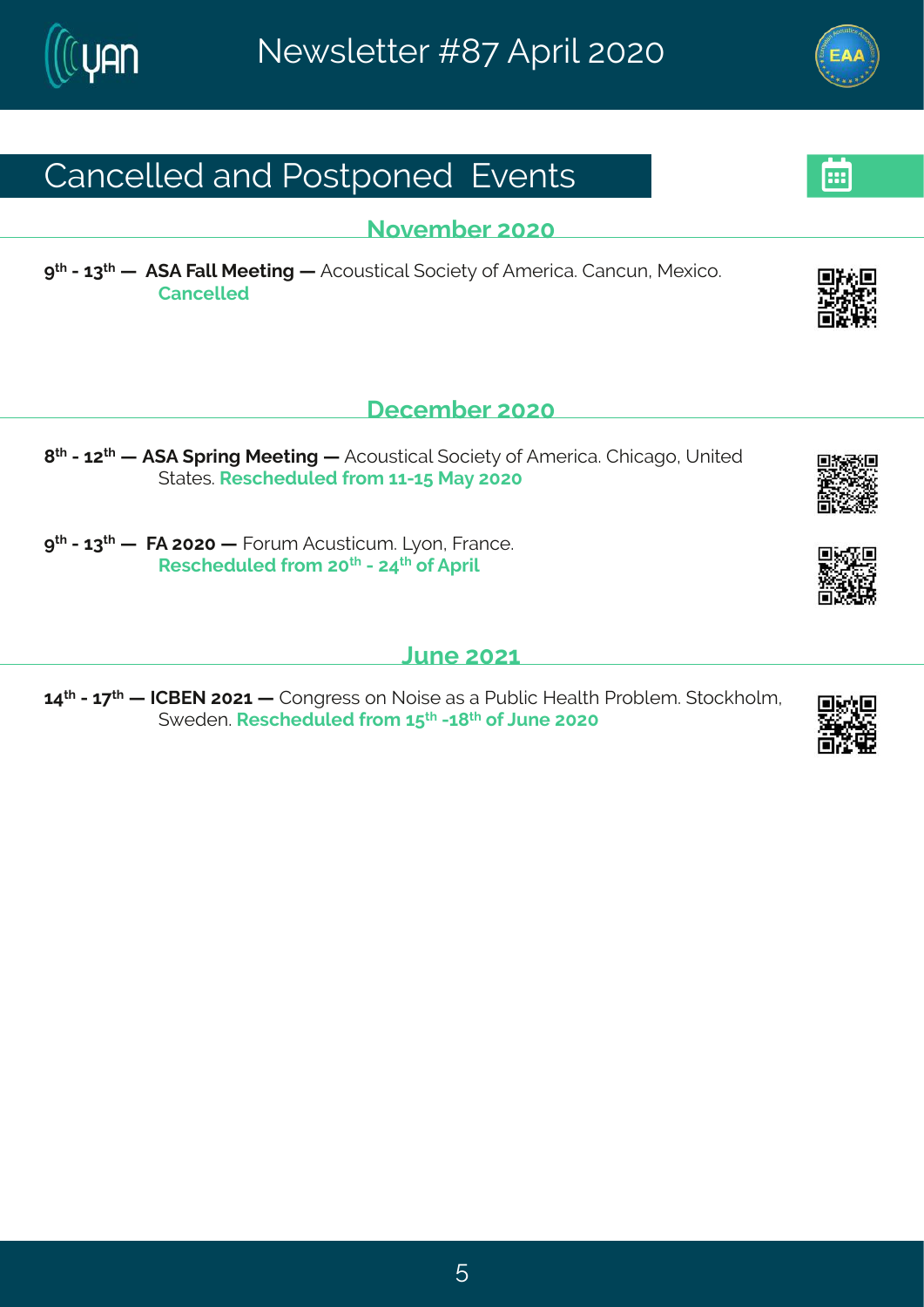# W  $q s x \# s$  womk

# Hsq q yr rgexrar

### Qssq

Cssq #epps{ w#} sy#xs#uymgop}#wigsvh#} syw# w.qviir#erh#vlir#wlevi#nx#fmxl#isyv#qspoiekyiw3# Nottger#fi#q svi#iRgmin: x#xler#wirhmk#psrk# woego#sv#igend#giwwekiw#erh#sjxir#}sy#ger#  $epws # ezsth # yrri qi wwe\% # qi i xmkw# x sylk #$ wirhmk#e#uvmoo#ssq3

Not #vi wt sr wi #xs#xl i #HTZN 26>#wnxy exnst #  $\forall$  i }#  $\forall$  q szi h#zmhis# pron man# jsv# epo# jvii# eggsyr xw

 $\acute{o}$   $\acute{o}$   $\acute{o}$   $\&$   $\kappa$ , t  $\hat{\phi}$ , t

## $($  pego

Fr#mwerx#q iwwekmnk#tpexisvq#}sv#qer# ywi#xs#glex#{mxl#}syv#gspoiekyiw3#NnoX#ehhih# firiPx#qsqtevih#xs#sxliv#qiwwekmnk#ettw# er h# pexis vq w#w# dex#jsy#ger#mxik vexi#e#psx#sj# i | xi vrep#et tw#xs#mx1#wyql#ew#lsshpi#jsw#  $i$  | eq t  $pi$  3

 $\cdot$  kDî h $\hat{a}$   $\cdot$  t

# ^ssq 4#DAWA#R (#Xi eq w4# magsvh

Fno# xliwi# stxmsrw# evi# srpmi# zmhis2 gsrijvirgm k#tpexisyq w# { mol#w.qviir#wlewnn k# ji exy vi w 3#

^ssq ðm#jvii#stxmsr#srp}#epps{w#kvsyt# genowhis why tthesth95#g mn whb is y k lthal ithPww.thal stt xmo i w#evi#yrpmo maih 3

 $"...t$  di

Oxw# mow #ximis2gsrijvirgnnk#tpexisyg# xlex#xli#;FS#ywiw#;sv#xlimx#qiixmnkw3 **bÊ** [¢<sup>2</sup>L

I mags  $\ln 4$  equence i h#f } # srpni # keq m k # qsqqvrmxmiw#tvszmhiw#fsxl#xi|x#qlex#erh# eyhnso 2qsrii virgnn k#sspw3#Tr#e#knzir#Imwqsvh# wivzi Vttol i # evargmt er xwttger #ssmn# not i wtey hnst#swtt  $x + y + 1 = 0$  of errip # {  $\log x + 1 = 0$  and # epos { w #  $x \leq 0$  w + t eve x # hmygy www.snr w<sup>3</sup>

I mags vh# mot dy vvi r xp}#y vi h#f}# nkil 2 val ssp# er h# yr mzi www.  $# x$  eql i w# m# K ver qi  $#$  er h $#$ ipwi{livi333

### $\mathbf{\hat{u}}$ [ $\cdot$  î " <sup>2</sup> $\mathbf{\hat{u}}$ **Đ** $\cdot$   $\mathbf{\hat{\phi}}$  " t

Rmowswsjx# Xieq w# mw# e# qpsyh2fewih# { svom k# wt eqi# m xi kvexi h# m #  $TR$ qi # 8; : # hiwtharih#xs#iewi#xli#qsqqyrmqexmsr#erh# qspoefsvexmsr#fix{iir#xieqw#sj#tistpi3#Xli# t ewnomtner xw# ger # gvi exi # wi zi ver# { svomnk# k syt w<sup>#</sup>i eql #hi zsxi h#xs#e#hmOi vir x#xst mon# { I rol # row #zi v} #l i pt jy p# js v #xi eq # er h # t vs ni q x # q erekiq ir x 3# X li # q enn # gsr x vnfn y x msr w # sj # RIONSWSIX# Xieq w# evi# isqvwih# sr# xli# vim jsvojig ir x#si#gspoefsvexomi#xewow#epos{mk# xs#lezi#kvsyt#qiixmkw#qlex#{svo#m#wlevih# hsqvq ir xw#erh# per#xewow#eq srk#sxl iww3

XI mont  $x$  s  $y$  that month im k # y wi h # f } # wsq i # yrnzi wyxmiw#hywnk#xlmw#uyeverxnni#tiwnsh#jsw# srpmi#xieglmk3

• 2, ù Ùi Ê  $\alpha$  = î \$ $\hat{\alpha}$ , t - \$x Z £ --<br>t [î 2,  $\cdot$  , ;  $\hat{z}$   $\hat{z}$  \$ B + - - + 2,  $\hat{U}$  +  $Z$  WD $\hat{Z}$  , ;  $\hat{E}$  B + 5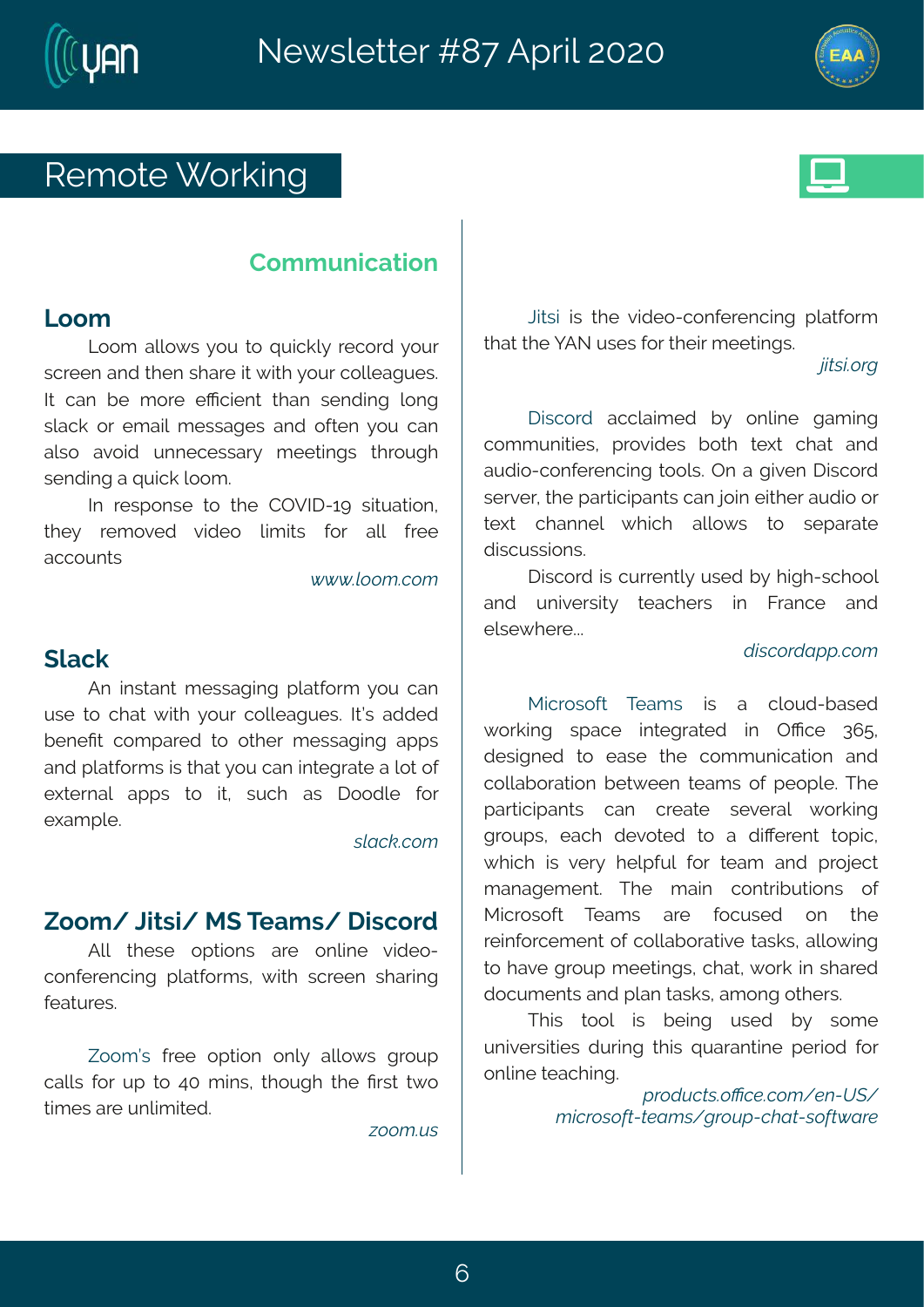# W  $q s x \# s$  womk

### Xewo#mxw#et t w

# Xvi pps 4 Ssxmar

Ssxmsr#erh#Xvipps#evi#fsxl#mngvihmlpi# xsspw#xlex#{ mpp#lipt#} sy#q ereki#xli#xewow#sj# sy whoieq 3#X wipps#mowthk viex#figey wi#mx#lew#er# ef yr her gi #sj#mxik vexmsr w#xl vsykl #^et miv/#jsv# ileg toj3#Ssxnsr1#sr#xli#sxliv#lerh1#mw#  $m$ gvihnfn $\beta$ # ywijyp# jsv# fyndnn $nk$ # syx# erh# g er eknnk# er # i r xmi # { s vowt egi 4 g s q t er } # hew fsevh# { mot# tvskvivw# fsevh# { momon# gep r hew# xg3

> $\hat{E}$ \$kk,  $\hat{\alpha}$  , t  $x_{n}$ ,  $\hat{H}$ ,  $x \in \mathcal{L}$

## Xshsmx

F#xs2hs#pnow#ett#{lmgl#ger#lipt#}sy# oiit#wego#sj#jsyw#s2hsw#sziv#e#he}1#{iio#sw# q svi 1#{lir#}syoži#pswo#xli#vikypevnx}#erh# viq mhi w#sj#ksmk#s#svo3

Ê. ù., I. & ., t

### $\lambda$ et mv

^et miv#q sziw#m\_js#fix{iir#}syv#{if# et twhey xsq exmotept) this # sy#ger#sgyw#sr#syw# q sworthing t swerx#{ svo 3#Xv}# xiq szmlk#ew#q ygl # q er yep# svo#ew# swwnfnpi#jvsq# syv# svoQs{# xs#ww.ieqponi#}syv#{svo3#Tjxirxmo;iw#e#wmo;tpi# i-et õtger #wezi #e#psx#sj#q er 21 syww3

"Đ• I\$2¢,, t

# Trpni#Sywiw

 $(sq$  i #srpmi#t pexisvant  $W$  livi#} sy#ger# Prh#e#psx#sj#lmkl2uyepnx}#srpmi#gsywiw# sOi vih #}# nkl 2 vero ih #yrnzi www.miw 34(sqi#evi# jvii # erh# wsgi# evi# rsx # oZsyw # eyvi ~ # moo q f ewew#hy#gl smho3

> \$ùù¢<sup>2</sup>L  $\hat{I}$  ..  $\hat{U}^2$   $\hat{S}^2D\hat{\alpha}^2L$

## Upe} pnww

XI i vi o whethps xtls jtt{ svo 4gl month pe} prowavtts y xtl xlivi#erh#{iðvi#wyvi#}syðzi#ksx#}syv# jezsy vna wBAM i vi#evi#e#ji{#sj#sy v#t mgo wBANH}sy# ji ip#proj#xy}mk#wsq ixlmk#xlexðw#q e}fi.#e#fnx# hnoivir x14kmzi#xliq#e#w}\$

Qs Kn# th# st#veh ms#2#fiexw#xs# vi pe  $4$  way h } #  $\frac{1}{5}$ ú. UfÉLá\$á..t - é ĐÊT WÒ6Z& \$O ÂË: kî

Zmlis#keqi#wsyrhxvegow#2#qehi# xs#ipt#di#pe}iv#gsrgirxvexi ú, UfLasc, t -6 Dft Wood D ADSH-!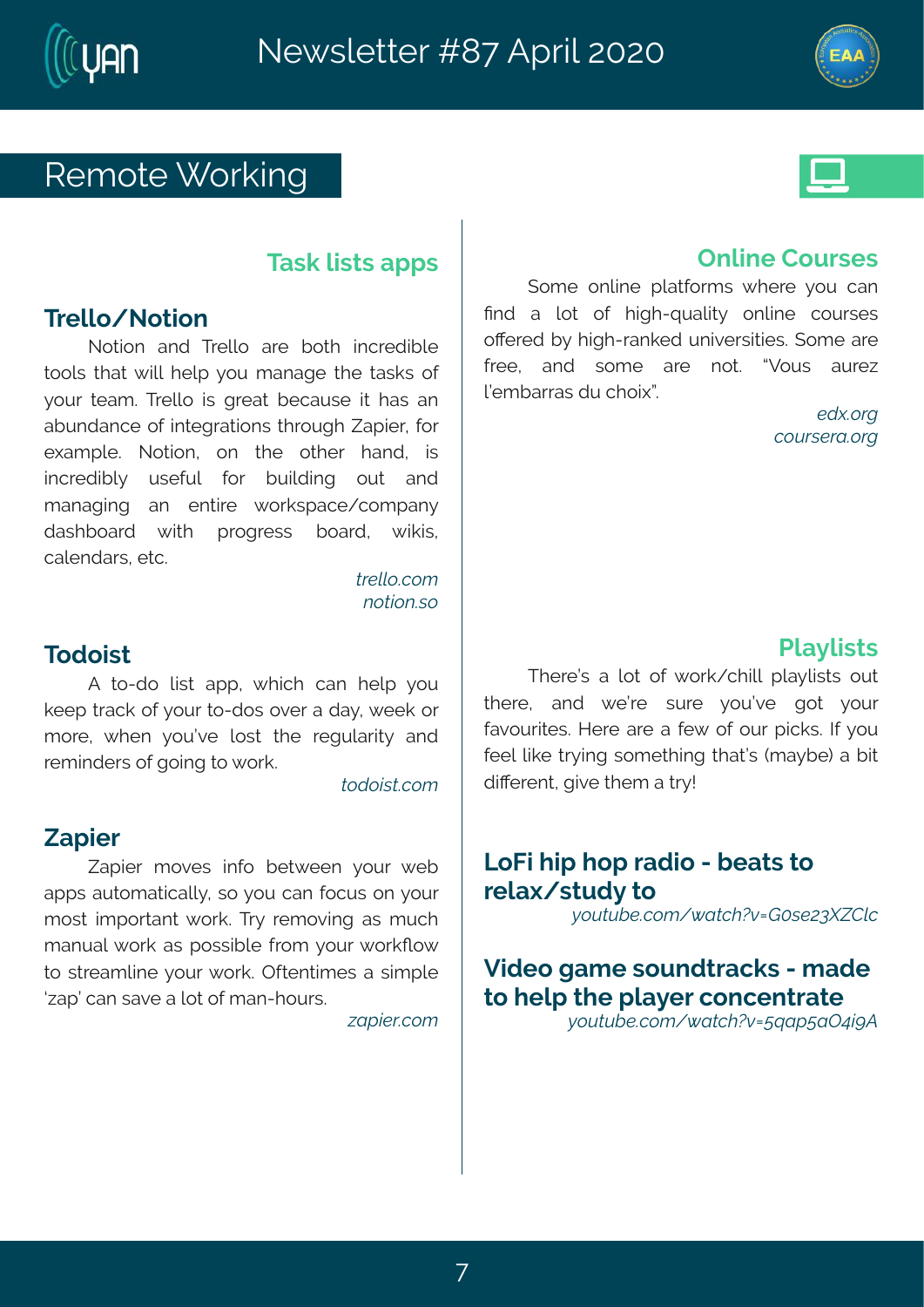# W  $q s x \# s$  womk

# Ui wsrecttushy axizinal

## Gvem#KR

Gvern#KR#sQ w#jvrgxnsrep#g ywnop#erh# wsyrhw#xs#lipt#}sy#jsgyw3#Fpws1#sr#Xyiwhe}w# er h#XI y whe } w#j s v#R evgl #er h#Ft vnp#Ali }# mp# f i #  $\frac{1}{2}$  swamk # er h # www.ieq mk # gsrgir xvexmsr # q ywnon#sw#Jimo#Qoni#Lwsyt#Ksqyw#tiwww.nsrw8 ó ĐẾ WÒ6Z& \$Ố ÂË: kì

## $K_{N}$

Kpy | #ehet xw#xl i #gspsw#sj#} syw#hmwt pe}#xs# x i #xmg i #sj#he}1#pjehmk#xs#pjww#fpyj#pnklx# iq mwwnsr#fijsvi#jsyðvi#xy}mnk#xs#jepo#ewpiit3 b) Ê SÊQUG t

## Ks vi wx# Ft t

K svi w ## ger # what mPger x $\beta$  # mo t vszi # } sy v # jsgyw#xlvsykl#xli#Usqshsvs#qixlsh#jsv#  $i | eq$  t  $\pi$  # er h # x \ \ s y k | # \ \ we } m k # s Q # s j # } s y \ \ # tlsri# mw# Ksviwk3# Now# keqmPih# ettvsegl# xs# hiit# svo#lew#tvszir#xs#fi#wyggiwwjyp#jsw# q er  $3$ 

 $\therefore$  2\$.  $\oplus \bullet$   $\circ \hat{\alpha}$   $\hat{\beta}$ 

## il s# sx#nmwky vf o<sup>t</sup>R shi

Jzir#xlsykl#xlmw#mw#rsx#xiglrmgeng}#e# wtigrPg#ett#sw#wivzngi#q sw#hizngiw#lezi# wsq i #wsw#sj#e#ïhs#rsx#hmwww fo#wixxmk#xlex# a v xi w # eno# r s xmPaexmsrw \$# l i # vi as a a i r h # er } sri#{ l s#mw#xv}mnk#xs#kix#wsqi#wiwnsyw# { svo#hsri#xs#xyvr#xlmw#qshi#sr#xlvsyklsyx# } sy w#ir xmi#hiit#{ svo#tlewi3#Nt#ehhmxnsr#xs# qsyrxojww#iqemow#erh#qiwwekiw#ex#xli# q sq ir x# { ið vi# epws# kixxnn k# lnx# { nx1 # er # ef yr her gi #sj#f vieomk#r i { w#vike whm k#xl i # gsvsrezmyw#epg sw#l syvo} 33XI i wi#rsxmPgexmsrw#  $\{$  mono# pownive.po}# ompon#  $\}$  syv# jsgyw# erh#  $\}$  syv# t vshygxnam) \$

# $F$ pevq }

Ni#}syðvi#{svonnk#jvsq#lsqi#}sy#qnklx# Prh#mathmRqypx#s#kix#syx#si#fih#m#vli#gsvrmnk# figey wi# xi i vi# mw#rs#levh# hiehpnni# sv#}sy# s# fi #ex#e# wt i gnRg#t pegi 33XI i #epevg #et t #TF pevg } &# ponive pot #svaiw#sy#s#kix#syx#si#ih#s#waer#e# fevgshi1#sv# | eqtpi1#m#svhiv#sv#xli#epevq#xs#  $xyw$ # $OS$ 

#### ĐIĐ<sup>2</sup>đú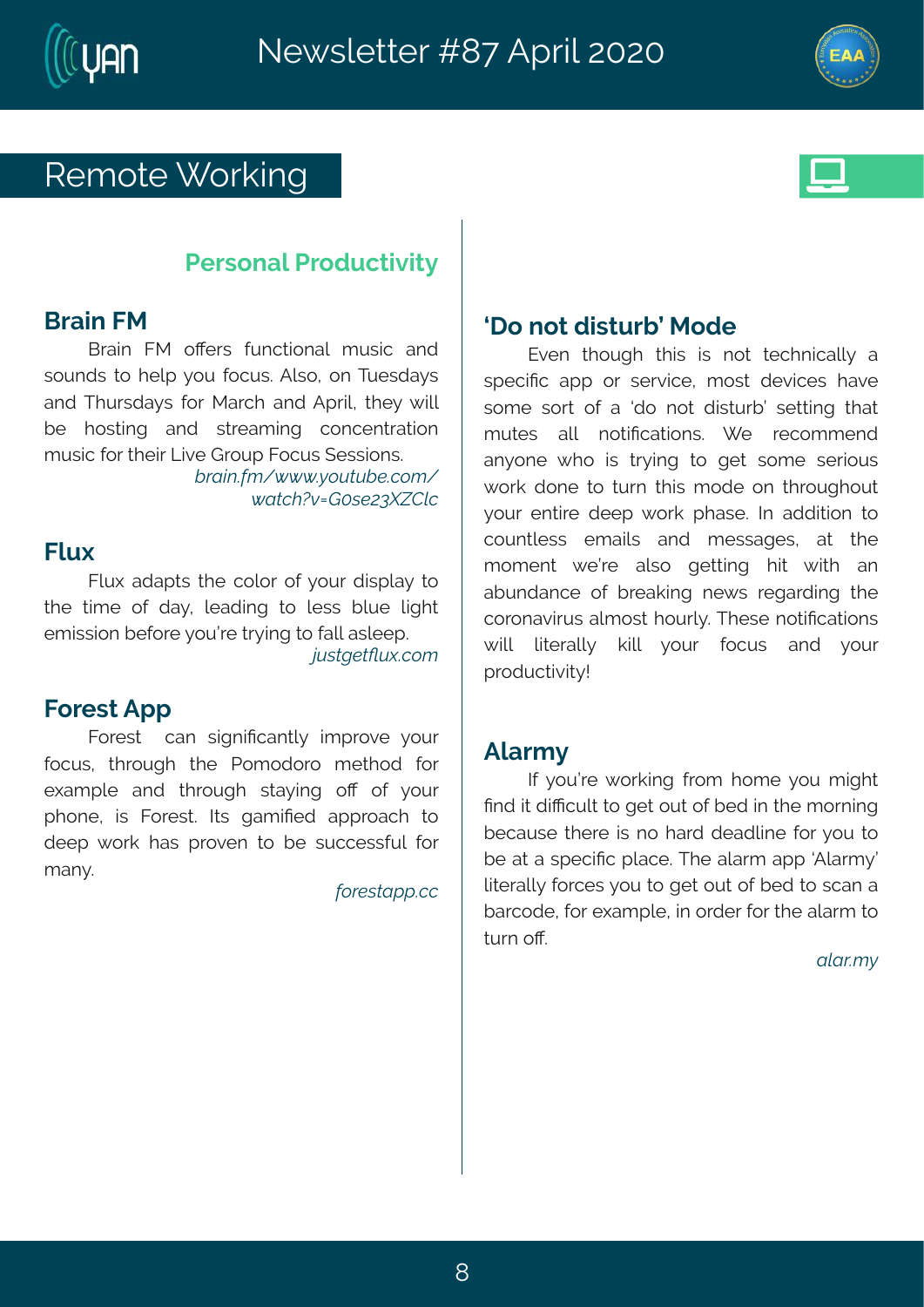



# Remote Working



## **Methods**

# **Pomodoro**

Named after the old-style kitchen timer shaped like a tomato (Pomodoro in Italian), Pomodoro is a time management technique based on short bursts of work. The idea is to focus on a single task for a given period (25 minutes for instance). You set a timer, work, and when the alarm rings, take a short (3- 5 minutes) break before the next burst. Every 4- 5 bursts, take a longer break.

# **Eat the frog**

"If your job is to eat a frog, do it first thing in the morning." This quote, adapted from Mark Twain, gives very valuable advice. Consider that there is 4 kind of tasks, the ones you:

- 1. don't want but need to do
- 2. want and need to do
- 3. want but don't need to do
- 4. don't want and don't need to do

Your frogs are the tasks in group 1. Start with one or two of them every day. Drop all tasks in 4, as they will just be frustrating without reward and keep groups 2/3 for when your stamina is lower.

# **Kanban**

Kanban is a task management technique that works best for teams with a lot of loosely coupled tasks. Grab post-its and create the following pattern on a window/walll/ whaterer.

Put one post-it per task in To Do. Tasks can never move to the left and you can't put more tasks than the space available in Doing (2 for instance). To start a new task, you have to finish one of those in Doing and move it to Done. The Blocked slot is rarely included but it makes sense in research: if you're waiting for something you can't control (results from a colleague for instance) put the corresponding¬ tasks in Blocked. When you free a spot in Doing, check first if you can take up one of the Blocked tasks before taking from To Do.

| To Do | Doing          | Done |
|-------|----------------|------|
|       | <b>Blocked</b> |      |

One of the key aspects of Kanban is that everyone can see the state of the work to do at a glance...

As it might be hard to find a common window or whiteboard when everyone works remote, you can use online tools for the same effect:

- Kanboard
- Trello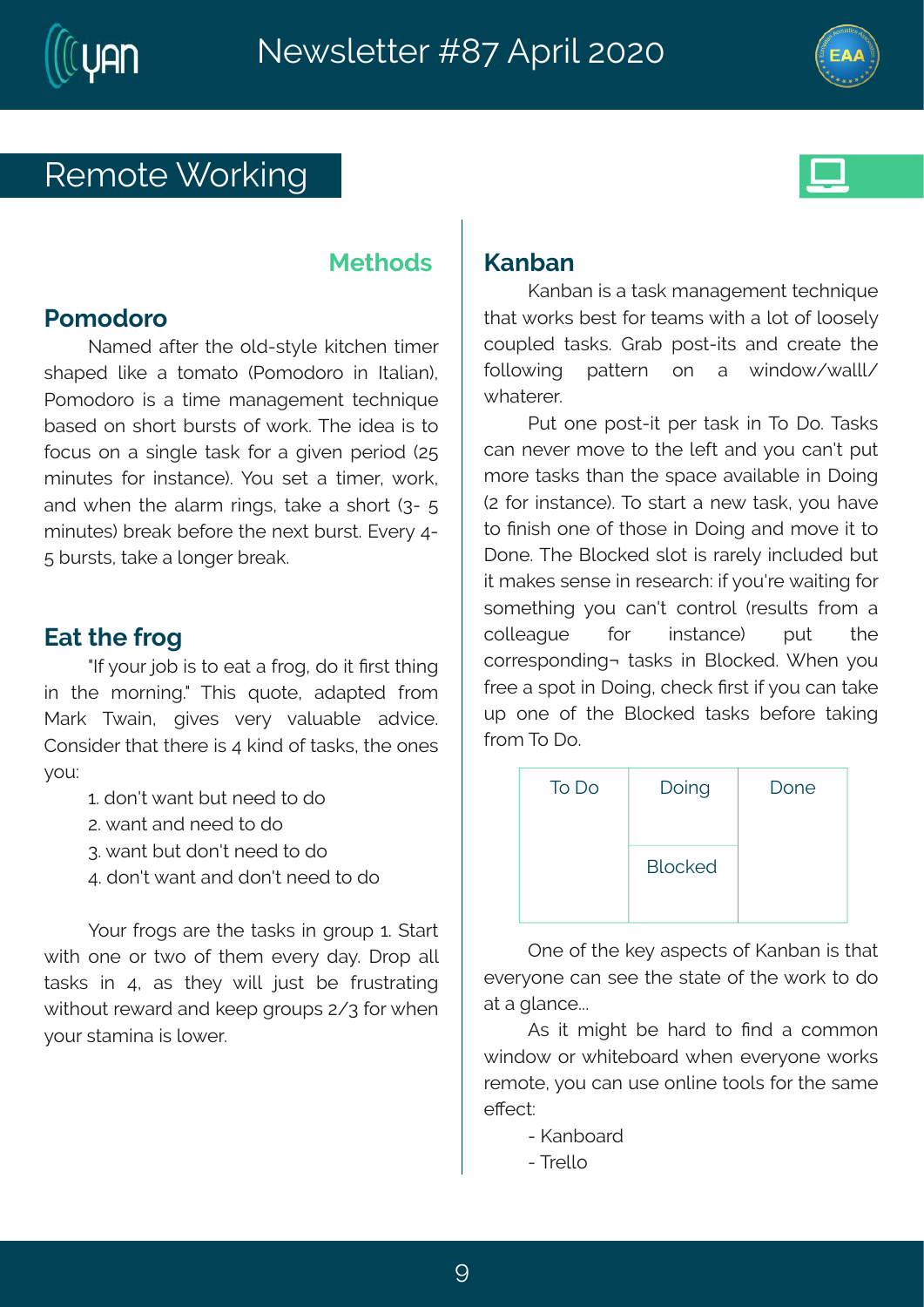# Lea i w

### XJååÐL\$áÂx-

## $l$  ve{  $iv$  p#

XI i #xi eq #f i l m h #xl i #l m #t ew } #k eq i w # Kmf eki #Vympewl #erh#] TY#I TSOK#PST[# OFHP# viw r xw# ye{ iv o#71#d i# ca i#si# iwmfnoj# hve { mnk wherh# moewspy wp}# vsrk #erw{ i ww\$

] sy#ywi#} syv#t I sri#sv#xef pix#xs#hve{# { in http://theresult.in/tw/tw/tonginal/tonglin/tsiteglswott sw#hiexl# }#wsqfsri3o

Xli#sxliv#tpe}iw#x}ti#m#; lex#xli}#xlmno#  $\overrightarrow{A}$  i #-t vsf ef  $\overrightarrow{B}$  #xi wing .#hve { mk# mo#er h#xi swi# figsq i#xli#q ypxnhpi2glsmgi#{ vsrk#erw{ iww3# XI i r # i zi  $\sqrt{3}$  sr i #  $2#$  i zi r # er # eyhmir gi # sj# t sxir xmepp}#xl sywer hw#i#xwmiw#xs#kyiww#xl i# WJFQ#erw{iv3

> $\frac{1}{2}$  in LEt  $\frac{1}{2}$ .  $\frac{1}{2}$ ,  $\frac{1}{2}$   $\frac{1}{2}$   $\frac{1}{2}$   $\frac{1}{2}$   $\frac{1}{2}$   $\frac{1}{2}$   $\frac{1}{2}$   $\frac{1}{2}$   $\frac{1}{2}$   $\frac{1}{2}$   $\frac{1}{2}$   $\frac{1}{2}$   $\frac{1}{2}$   $\frac{1}{2}$   $\frac{1}{2}$   $\frac{1}{2}$   $\frac{1}{2}$   $\frac{1}{2}$   $\$  $\cdot$ <sup>2</sup>, ù Ùi <del>Ê ù</del> <sup>2</sup> Đó ; Ù RÕ – V, lt \$

# TS mi # eq i w

## $1$ el x $\sim$ i i

lel x-i i #mor#epos#gepoi h#t soi v#hmoi #sv#mor# ors{ r#ew#PrmOip#m#Livger}3

Jzir# x| sykl # } sy# ger# t pe } # ] el x-i i # srpmi #txttw#tew}#erh#qsvi#yr.#xs#tpe}#sSmni# { I moi#l ezm k#e#zmhis#glex#{ mxl #} sy v#jvmin h w3# Jziv}#t pe}iv#ny wo#riih w#Pzi#hmoj#ee#tir#erh# t et i v\$rG}# uspomk#Pzi#hmgi# bli#t pe}i v#emo, w# s# qspoigx#ew#q er }#t smxw#ew#t swwmfpj 3\$XI i vi#evi# hnoli vir x#qexiksvmiw#xs#wqsvi1#|sv#lleqtpi#xli# wyq #sj#e# wtignPih#hmgi#jegi1#e#jypo#isy wi#sw#e# www.erkel  $\times$ #

XI i #w p w #er h #xI i #wqs vi #wI i i xw #qer #f i #  $isvrh\#i\vee \mathcal{H}$ 

Êst · KDÊSKDå¢,, t -úDVÊ \$\$Z î , 2\$Z V\$\$Ê -

# Trpni #eq i w

Trpmi#keq iw#evi#e#kssh#(e}#xs#qiix# jvmirh w#zmwyepp}3#Hsrwmhiv#xli#kssh#wmhi#sj# x lnw#terhiq mg?#sy#s{#tezi#tpirx}#sj#xmqi#ex# Isq i#erh#vli#tivjigx#l|gywi#vs#Prepp}#xv}#syx# epo#vliwi#keqiw#jsy,zi#fiir#hvieqmk#efsyx3

I sy#ger#indiw#ywi#Zepziw#(xieg#erh# xlimu#montviwwnzni#gexepsk#sv#ks#jsv#Ksvxrmai# jvsg #JtmgLeg iw3#Frsxl iv#stxmsr#mw#xs#kmzi#e# wlsx#ex#xli#sOiww#sj#Myqfpi#Gyrhpi1# wyttswmk#glevn)#erh#mhm#kegi#ww.hnsw\$# XI mothews the ritt zirtt ewtett Hszmh 26># yrhpi #erh# x i #t vsPx#evi#knzir#xs#svkermwexnsrw#Pklxnnk# di#tnyw\$

> $\cdot$  B<sup>Dt</sup>  $\cdot$  0  $\frac{250}{4}$ , t  $\mathbb{S}$ • i LĐt  $\mathbb{S}$ · $\hat{a}$ , t  $\rightarrow$   $\mathbb{R}$ <sup>2</sup>Ex  $|\hat{B}|$

## (ownfp

wo winf poss#mo#e#jvi i #q y pxtnpe} i v#h ve{ mk# erh#kyiwwmk#keqi3

Tri#keq i#qsrwwww#sj#e#ji{#vsyrhw#mn# { Ingl# ziv}#syrh#wsq isri#lew#xs#hve{#xlimw# gl swir#{ svh#erh#sxl i w#l ezi#xs#kyi ww#ma#xs# kem#smxw\$

Xli#tiwsr#{mxl#xli#qsw##tsmnxw#ex#xli# irh#si#keqi#{mo#xlir#fi#qvs{rih#ew#xli#  $\{$  m r i  $\sqrt{3}$ 

· h<sup>2</sup>lååkt.

### HI i ww

 $N#$  sy# er x#s# pe}#gl i ww8

 $\hat{\mathbf{i}} \text{W\$ mathbf{\\$} \cdot \hat{\mathbf{\alpha}}...t  $k\hat{i}$   $W\hat{b}\cdot\hat{c}$   $2L$ 

## Kmf eki

 $\cdot$   $\hat{E}$  2\$ $\&$   $\hat{E}$  Dt  $\cdot$  , 6 \$2\$  $\hat{u}$   $\&$   $t$   $\rightarrow$   $\bullet$   $\cdot$   $\rightarrow$   $R$   $\&$   $\&$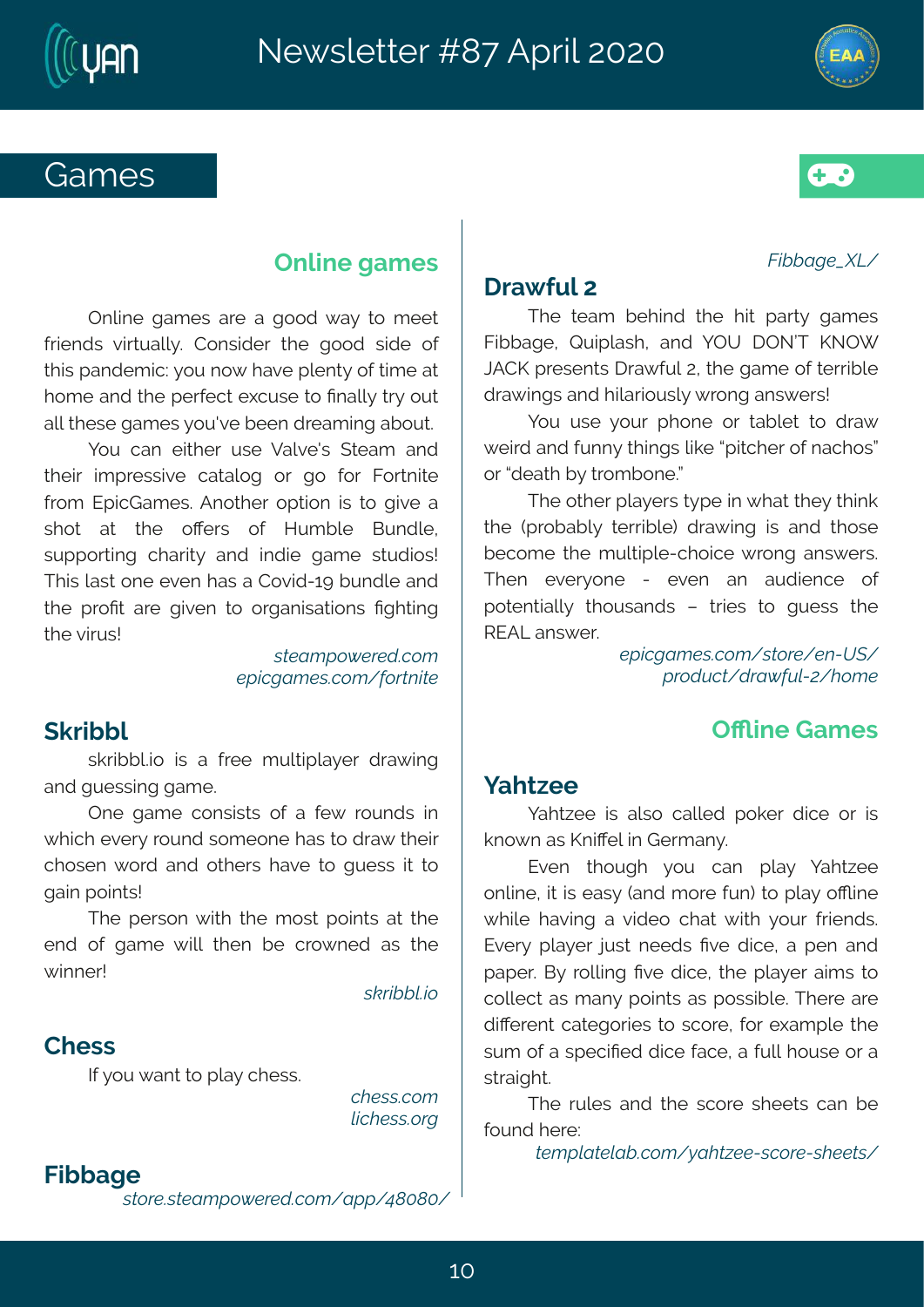# Hs vsre#Hs goxernov

#### Hs vs r evne

## Hs vs r evnxe#Nok vi hmir xw

2#Ngi#gyfiw 2# Vra q mk #vepx 2464647#s~3\$wrpxiv#xiuvnome# 2#849#s~3 # xmp # wi g  $248$ # $s$   $\sim$   $340$  $a$  i  $4$   $s$   $s$   $v$   $4$  $d$   $r$   $h$ 2461467#s~3#sxxpi#sj#Hsvsre1#sw#Juynw1# Uegrings #Xi gexi #Heve#Gperge# Rships#sw#er}#Ri|mojer#fiiv

### Ms{ #xs#Reoi #e#Hsvsrevmxe

- 63#Jsyv#moji#gyfiw#wiuymone1#xwtnpi#wig1#erh# #pro i #wsyw#q rh#mxs#e#gsgoxenp#wl eoiv3 73 leoi# li#q rhxy vi#er h#wwern#na#mxs#e# #wep i h# mx# peww8
- 83A/ymoop)#Qmt#oli#fiiv#ytwmhi#hs{r#erh # pegi#na#mxs# ki#h vnno 1# vs#na#h mxt ir wiw# #WOS{ p}#ew#} sy#hwno#} syw#hipmongrow# #Hsysrevme#ysq#e#wave{3

#### $\acute{o}$   $\acute{o}$   $\acute{o}$   $\acute{o}$   $\acute{S}$  $\acute{a}$ .  $\acute{E}$   $\acute{E}$   $\acute{E}$   $\acute{E}$   $\acute{E}$   $\acute{E}$   $\acute{S}$  $\acute{a}$ ,  $t$   $\ddot{a}$   $\acute{a}$ ,  $L$   $\ddot{a}$ A e & t \$ uli D x Zi D <sup>2</sup>Zi <sup>2</sup>D W Zu <sup>2</sup> I x h Z \$ i l · \$ a W £ k

### $Hs$  vs  $m\kappa$

### Hs vs mas #holk vi hmir xw

2#9:#q p#sj# Inxi#Wyq#  $2\frac{\pi}{2}$ : #q p#s j# $\Omega$ mg i #ny mg i # 2# # # j# vkev# 2#9#Qmori# ihkiw# 2# 5 # b # i# H s vsr e # 2#5 #k #si#Hw w i h # oli #  $2#$  #R mx# $\Omega$  ezi w#

### $MS \{$  #  $\&$  R eo i  $#$  #  $\&$  s  $\&$

63#Usy v#xl i #vyq 1#pmq i #lymgi 1#wykev#mxs#e# #kneww#epi#Popih#mol#bwwlih#pol3# 73Fhh#vi#qmx#pieziw#erh#vi#pmqi# # i hki w3# 833Xst#yt# mol#Hsvsre#erh#wwno# 93Ł evr mol# mol#e#pmon, i# ihki#erh#e# #wt wmk#sj#g mx#

> $\acute{o}$   $\acute{o}$   $\acute{o}$  of  $\acute{e}$  EDt Udsh $-2\%$ î [ $\degree$  Sî ... <sup>2</sup> ... biÊ ZÊN\$Zå\$ · ÊZ ... : Zå ... ÊNZó ... <sup>2</sup>kù ·